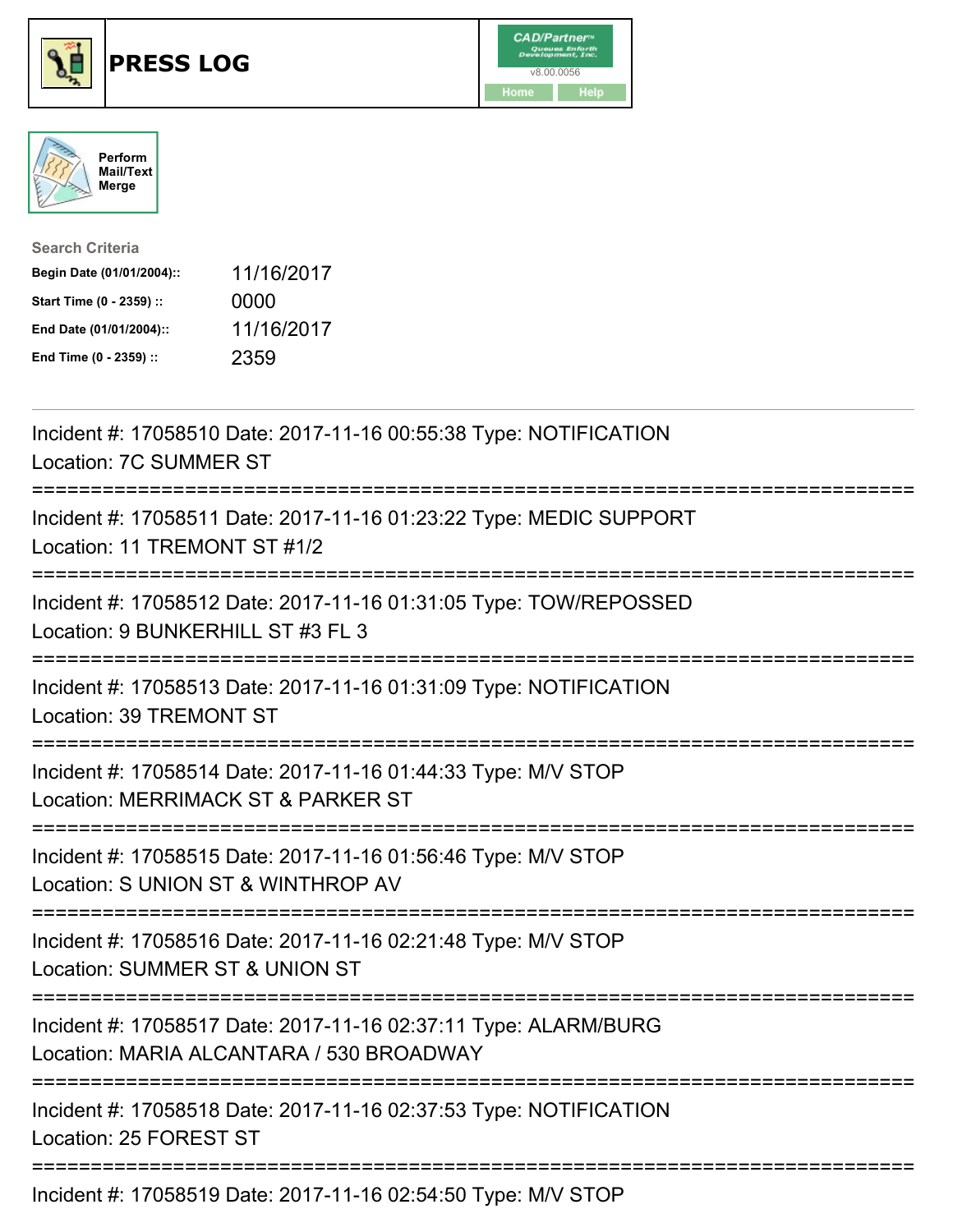| Location: 47 BELLEVUE ST                                                                                                                |
|-----------------------------------------------------------------------------------------------------------------------------------------|
| Incident #: 17058520 Date: 2017-11-16 02:58:30 Type: BUILDING CHK<br>Location: 703 HAVERHILL ST                                         |
| Incident #: 17058521 Date: 2017-11-16 03:00:01 Type: BUILDING CHK<br>Location: 678 HAVERHILL ST                                         |
| Incident #: 17058522 Date: 2017-11-16 03:12:51 Type: M/V STOP<br>Location: 478 RIVERSIDE DR                                             |
| Incident #: 17058523 Date: 2017-11-16 03:14:06 Type: M/V STOP<br>Location: DRACUT ST & S BROADWAY<br>.--------------------------------- |
| Incident #: 17058524 Date: 2017-11-16 03:16:26 Type: BUILDING CHK<br>Location: AUCLAIR AUTO BODY / 444 RIVERSIDE DR                     |
| Incident #: 17058525 Date: 2017-11-16 03:18:01 Type: TOW OF M/V<br>Location: 479 S BROADWAY                                             |
| Incident #: 17058526 Date: 2017-11-16 03:35:04 Type: M/V STOP<br>Location: 60 ISLAND ST                                                 |
| Incident #: 17058527 Date: 2017-11-16 04:05:36 Type: MEDIC SUPPORT<br>Location: 59 SPRINGFIELD ST                                       |
| Incident #: 17058528 Date: 2017-11-16 04:20:32 Type: M/V STOP<br>Location: ANDOVER ST & S BROADWAY                                      |
| Incident #: 17058529 Date: 2017-11-16 04:29:51 Type: SPECIAL CHECK<br>Location: SUPERIOR CLEANERS / 37 ESSEX ST                         |
| Incident #: 17058530 Date: 2017-11-16 04:38:10 Type: BUILDING CHK<br>Location: WALGREENS / 220 S BROADWAY                               |
| Incident #: 17058531 Date: 2017-11-16 04:54:03 Type: M/V STOP<br>Location: 99 BERKELEY ST                                               |
| Incident #: 17058532 Date: 2017-11-16 05:03:24 Type: M/V STOP<br>Location: 219 LAWRENCE ST                                              |
|                                                                                                                                         |

Incident #: 17058533 Date: 2017-11-16 06:10:09 Type: M/V STOP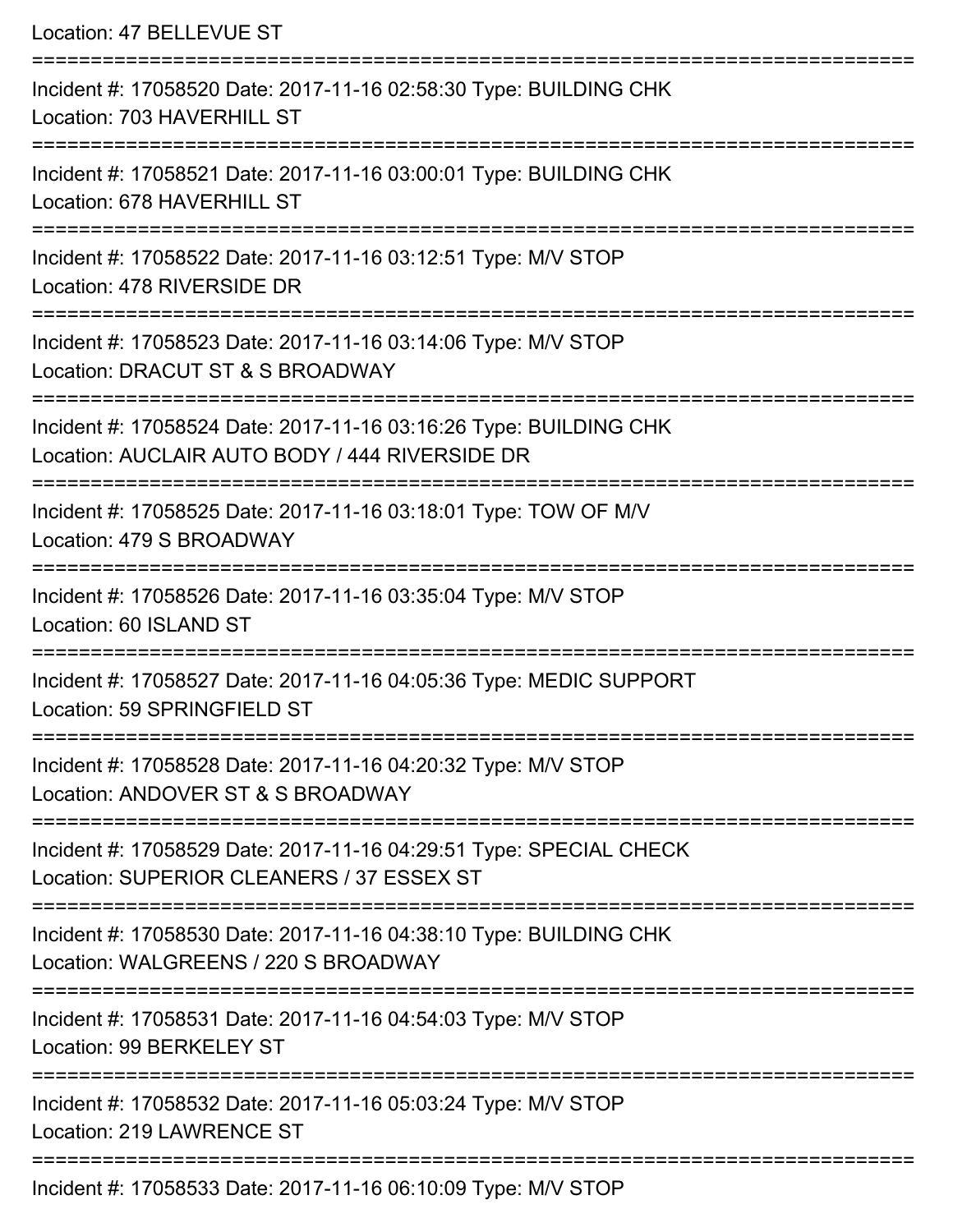| Incident #: 17058534 Date: 2017-11-16 06:25:55 Type: M/V STOP<br>Location: BLAKELIN ST & MANCHESTER ST             |
|--------------------------------------------------------------------------------------------------------------------|
| Incident #: 17058535 Date: 2017-11-16 06:39:10 Type: M/V STOP<br>Location: 43 BROOKFIELD ST                        |
| Incident #: 17058536 Date: 2017-11-16 06:47:15 Type: M/V STOP<br>Location: DURHAM ST & NEWTON ST                   |
| Incident #: 17058537 Date: 2017-11-16 07:07:58 Type: M/V STOP<br>Location: MARSTON & HOWARD                        |
| Incident #: 17058538 Date: 2017-11-16 07:19:39 Type: BUILDING CHK<br>Location: PARTHUM SCHOOL / 255 E HAVERHILL ST |
| Incident #: 17058539 Date: 2017-11-16 07:26:34 Type: HIT & RUN M/V<br>Location: 219 OSGOOD ST                      |
| Incident #: 17058540 Date: 2017-11-16 07:28:09 Type: M/V STOP<br><b>Location: FALLS BRIDGE</b>                     |
| Incident #: 17058541 Date: 2017-11-16 07:30:45 Type: CLOSE STREET<br>Location: CUTLER ST & EMERALD AV              |
| Incident #: 17058542 Date: 2017-11-16 07:43:37 Type: PARK & WALK<br>Location: 205 BROADWAY                         |
| Incident #: 17058543 Date: 2017-11-16 07:47:38 Type: CARJACKING<br>Location: 52 WARREN ST                          |
| Incident #: 17058544 Date: 2017-11-16 07:54:06 Type: CLOSE STREET<br>Location: RIVERSIDE DR & TEXAS AV             |
| Incident #: 17058545 Date: 2017-11-16 07:55:10 Type: CLOSE STREET<br>Location: OREGON AV & TOWER HILL ST           |
| Incident #: 17058546 Date: 2017-11-16 08:40:30 Type: M/V STOP<br>Location: MERRIMACK ST & PARKER ST                |
| Incident #: 17058547 Date: 2017-11-16 08:52:21 Type: ALARM/BURG                                                    |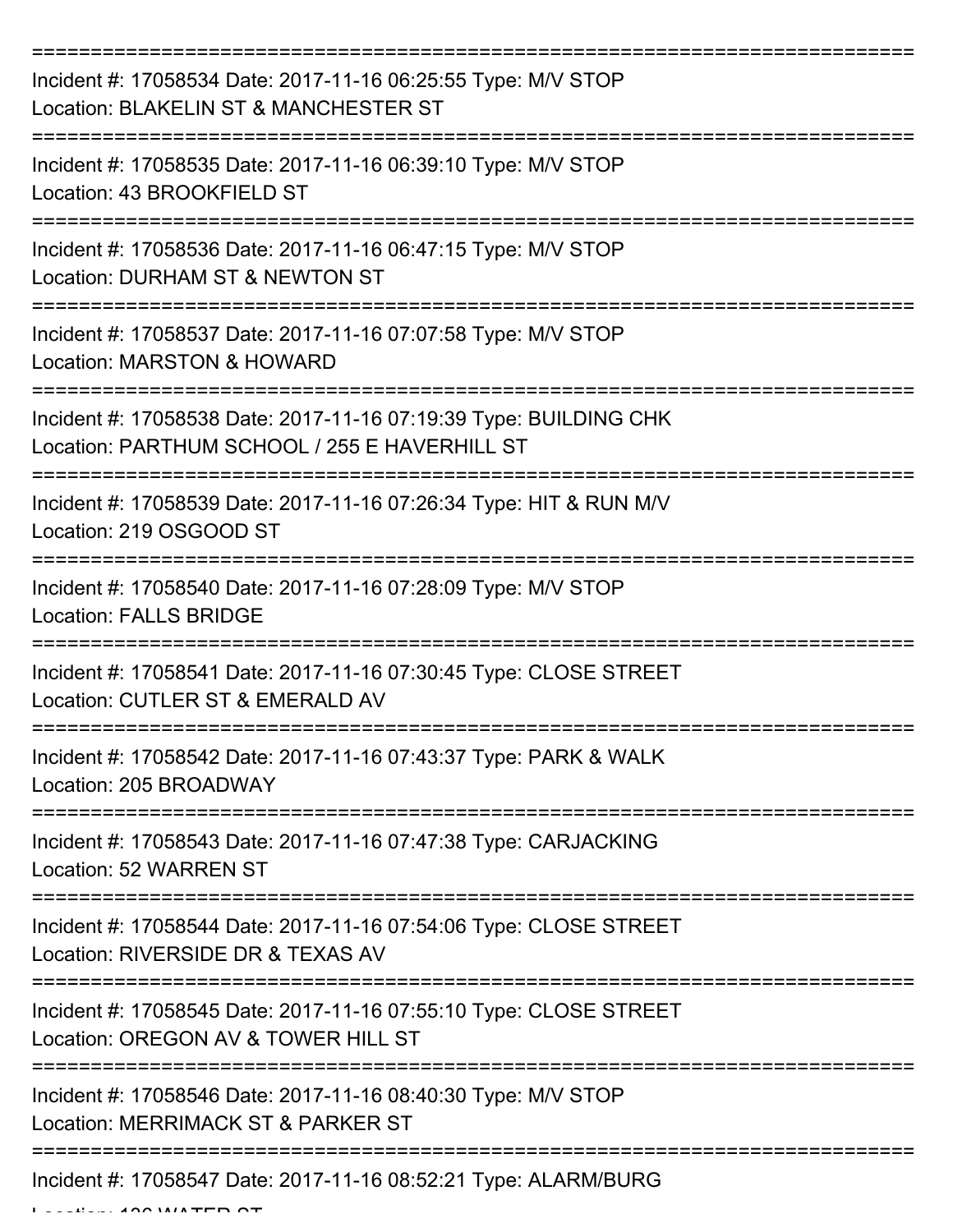| Incident #: 17058548 Date: 2017-11-16 09:01:08 Type: LARCENY/PAST<br>Location: 133 BAILEY ST #2                  |
|------------------------------------------------------------------------------------------------------------------|
| Incident #: 17058549 Date: 2017-11-16 09:20:25 Type: GENERAL SERV<br>Location: LEAHY SCHOOL / 100 ERVING AV      |
| Incident #: 17058551 Date: 2017-11-16 09:31:14 Type: AUTO ACC/NO PI<br>Location: VIP AUTO PARTS / 90 WINTHROP AV |
| Incident #: 17058550 Date: 2017-11-16 09:31:57 Type: TOW OF M/V<br>Location: 5YN670 / 200 BAILEY ST              |
| Incident #: 17058552 Date: 2017-11-16 09:35:40 Type: M/V STOP<br>Location: HALL ST & PARK ST                     |
| Incident #: 17058553 Date: 2017-11-16 09:48:12 Type: M/V STOP<br>Location: 56 BAILEY ST                          |
| Incident #: 17058554 Date: 2017-11-16 09:50:55 Type: M/V STOP<br>Location: BROADWAY & GREEN ST                   |
| Incident #: 17058555 Date: 2017-11-16 09:52:34 Type: M/V STOP<br>Location: BROADWAY & GREEN ST                   |
| Incident #: 17058556 Date: 2017-11-16 09:57:44 Type: MV/BLOCKING<br>Location: BIRCH ST & SARATOGA TER            |
| Incident #: 17058557 Date: 2017-11-16 09:58:54 Type: WARRANT SERVE<br>Location: 20 HOLLY ST                      |
| Incident #: 17058558 Date: 2017-11-16 10:01:41 Type: ALARM/BURG<br>Location: CARLOS CASTNAVA / 136 BUTLER ST     |
| Incident #: 17058559 Date: 2017-11-16 10:13:53 Type: LIC PLATE STO<br>Location: 11 BELMONT ST                    |
| Incident #: 17058560 Date: 2017-11-16 10:32:13 Type: M/V STOP<br>Location: BERESFORD ST                          |
| Incident #: 17058561 Date: 2017-11-16 10:33:25 Type: GENERAL SERV<br>Location: 101 AMECRHIDV CT #204 EL 2        |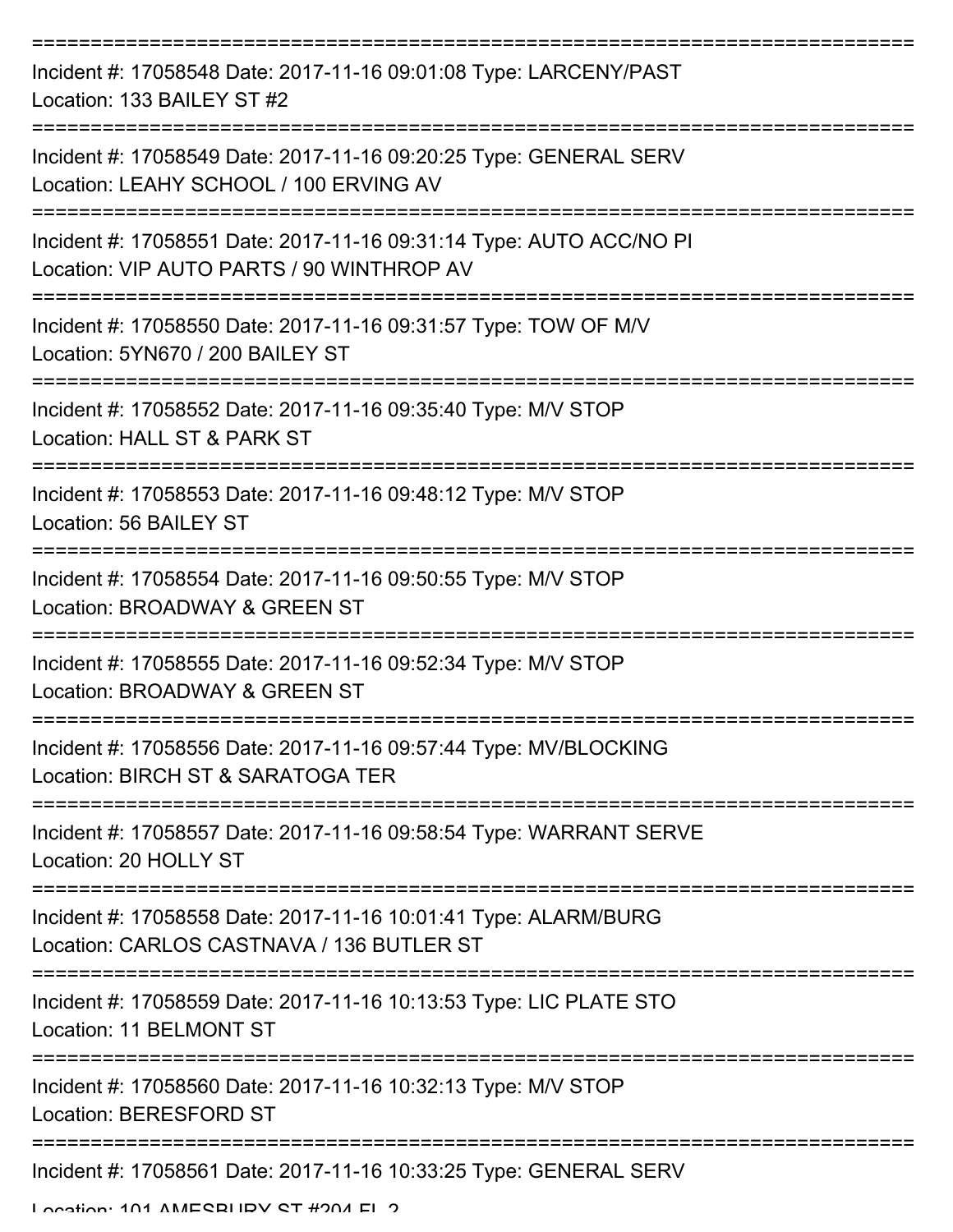| Incident #: 17058562 Date: 2017-11-16 10:55:08 Type: LOST PROPERTY<br>Location: 2 MUSEUM SQ #814                      |
|-----------------------------------------------------------------------------------------------------------------------|
| Incident #: 17058563 Date: 2017-11-16 11:12:34 Type: UNWANTEDGUEST<br>Location: 264 LOWELL ST                         |
| Incident #: 17058564 Date: 2017-11-16 11:16:27 Type: MEDIC SUPPORT<br>Location: 29 BUTLER ST FL 1                     |
| Incident #: 17058565 Date: 2017-11-16 11:29:04 Type: PARK & WALK<br>Location: BRADFORD ST & BROADWAY                  |
| Incident #: 17058566 Date: 2017-11-16 11:30:51 Type: ASSSIT OTHER PD<br>Location: 2 APPLETON ST                       |
| Incident #: 17058567 Date: 2017-11-16 11:37:26 Type: AUTO ACC/NO PI<br>Location: BROADWAY & PARK ST                   |
| Incident #: 17058568 Date: 2017-11-16 11:44:19 Type: 209A/SERVE<br>Location: 420 HIGH ST                              |
| Incident #: 17058569 Date: 2017-11-16 11:49:03 Type: 209A/SERVE<br>Location: 80 PARK ST                               |
| Incident #: 17058570 Date: 2017-11-16 11:59:25 Type: MEDIC SUPPORT<br>Location: SOUTH LAWRENCE EAST / 165 CRAWFORD ST |
| Incident #: 17058571 Date: 2017-11-16 12:08:21 Type: 209A/SERVE<br>Location: 18 FRANKLIN ST #5                        |
| Incident #: 17058572 Date: 2017-11-16 12:10:37 Type: 209A/SERVE<br>Location: 13 BEDFORD ST                            |
| Incident #: 17058573 Date: 2017-11-16 12:16:49 Type: SUS PERS/MV<br>Location: ESSEX ST & NEWBURY ST                   |
| Incident #: 17058574 Date: 2017-11-16 12:17:46 Type: 209A/SERVE<br>Location: 37 BODWELL ST                            |
| Incident #: 17058575 Date: 2017-11-16 12:27:13 Type: AUTO ACC/NO PI<br>Location: 117 THOREAU WAY                      |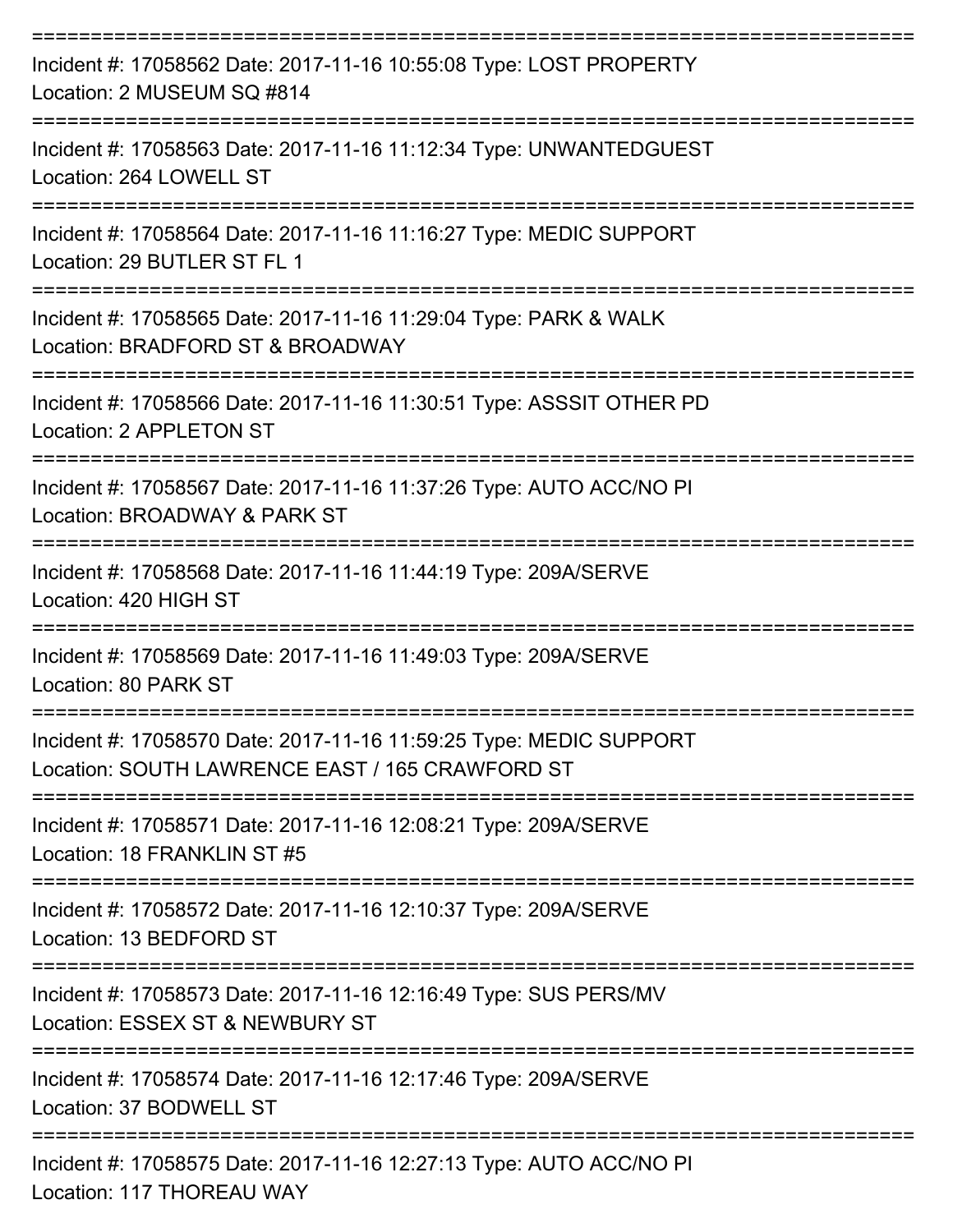| Incident #: 17058576 Date: 2017-11-16 12:31:05 Type: M/V STOP<br>Location: 817 ESSEX ST                                          |
|----------------------------------------------------------------------------------------------------------------------------------|
| ==========================<br>Incident #: 17058577 Date: 2017-11-16 12:33:14 Type: 209A/SERVE<br>Location: 349 S BROADWAY        |
| Incident #: 17058579 Date: 2017-11-16 12:33:22 Type: THREATS/PROG<br>Location: 31 MILTON ST #REAR<br>=========================   |
| Incident #: 17058578 Date: 2017-11-16 12:33:57 Type: 209A/SERVE<br>Location: 6 INMAN ST #25                                      |
| Incident #: 17058580 Date: 2017-11-16 12:46:47 Type: M/V STOP<br>Location: CHICKERING ST & WINTHROP AV<br>====================== |
| Incident #: 17058581 Date: 2017-11-16 12:51:15 Type: SEX OFF. PAST<br>Location: 34 ALBION ST                                     |
| Incident #: 17058582 Date: 2017-11-16 12:53:06 Type: INVEST CONT<br>Location: 233 HAVERHILL ST                                   |
| Incident #: 17058583 Date: 2017-11-16 12:58:48 Type: M/V STOP<br>Location: 46 MELROSE ST                                         |
| Incident #: 17058584 Date: 2017-11-16 13:03:28 Type: M/V STOP<br>Location: CRESTWOOD CIR & MT VERNON ST                          |
| Incident #: 17058585 Date: 2017-11-16 13:06:52 Type: TRESPASSING<br>Location: 360 BROADWAY                                       |
| Incident #: 17058586 Date: 2017-11-16 13:08:59 Type: ALARM/BURG<br>Location: 174 ARLINGTON ST                                    |
| Incident #: 17058587 Date: 2017-11-16 13:10:07 Type: SUICIDE ATTEMPT<br>Location: LOAN USA / 92 BROADWAY                         |
| Incident #: 17058588 Date: 2017-11-16 13:18:51 Type: ALARM/BURG<br>Location: MCQUADE PAVING / 12 EMMETT ST                       |
| Incident #: 17058589 Date: 2017-11-16 13:25:20 Type: MEDIC SUPPORT<br>Location: MCDONALDS / 50 BROADWAY                          |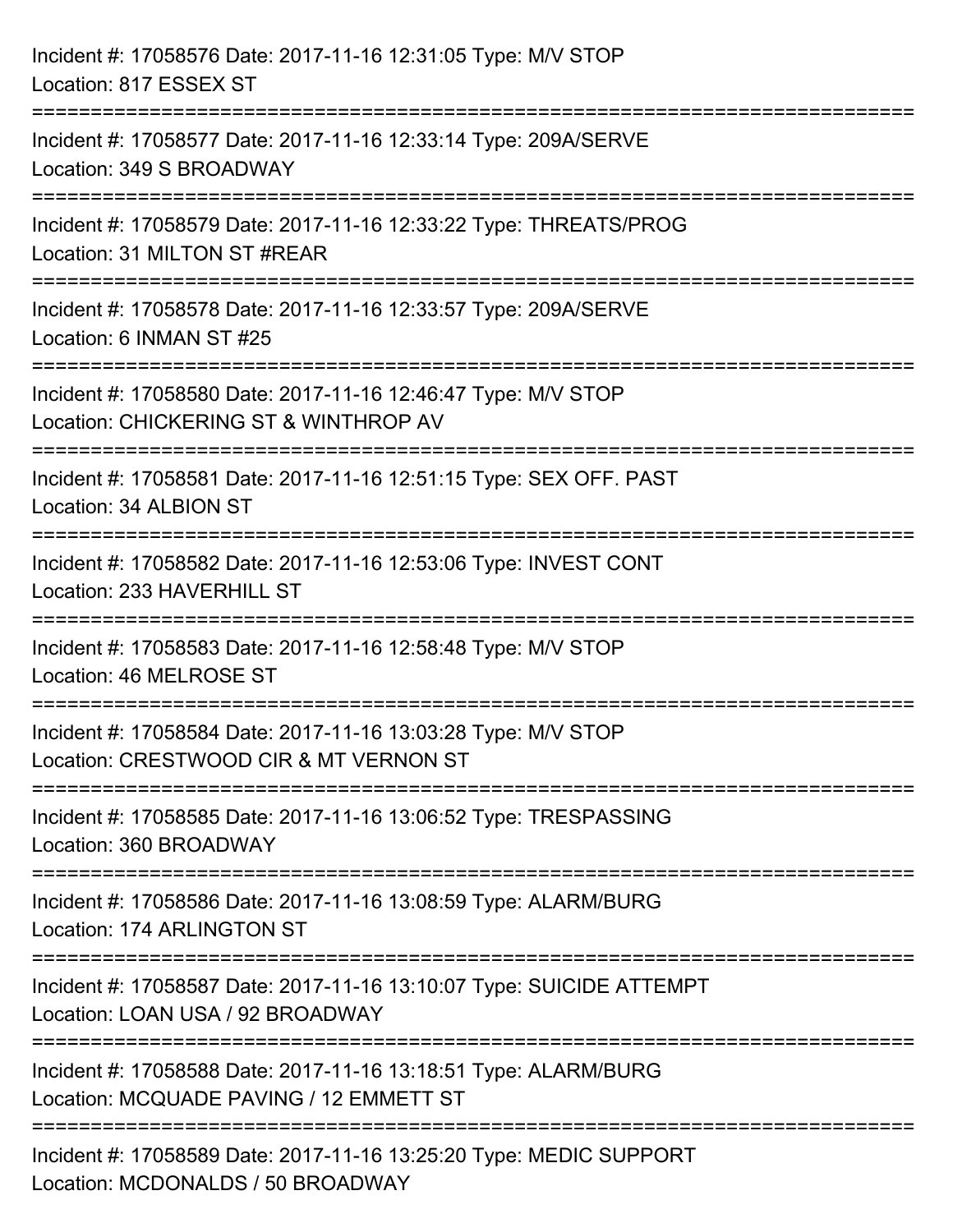| Incident #: 17058590 Date: 2017-11-16 13:30:03 Type: M/V STOP<br>Location: 1 PARKER ST                                                                                    |
|---------------------------------------------------------------------------------------------------------------------------------------------------------------------------|
| ==========================<br>Incident #: 17058591 Date: 2017-11-16 13:56:45 Type: DISTURBANCE<br>Location: 33 BROOK ST #APT 2                                            |
| Incident #: 17058592 Date: 2017-11-16 14:05:19 Type: 209A/SERVE<br>Location: 3 WOODLAND ST #15<br>:====================================<br>============================== |
| Incident #: 17058593 Date: 2017-11-16 14:05:29 Type: HIT & RUN M/V<br>Location: 550 BROADWAY #114                                                                         |
| Incident #: 17058594 Date: 2017-11-16 14:07:35 Type: AUTO ACC/NO PI<br>Location: FRANKLIN ST & LOWELL ST<br>-----------------                                             |
| Incident #: 17058595 Date: 2017-11-16 14:11:40 Type: UNWANTEDGUEST<br>Location: MCDONALDS / 50 BROADWAY                                                                   |
| Incident #: 17058596 Date: 2017-11-16 14:12:11 Type: DRUG VIO<br>Location: MARKET ST & S UNION ST                                                                         |
| Incident #: 17058597 Date: 2017-11-16 14:18:16 Type: A&B PAST<br>Location: DISTRICT CT / 2 APPLETON ST                                                                    |
| Incident #: 17058598 Date: 2017-11-16 14:20:05 Type: AUTO ACC/NO PI<br>Location: BLAKELIN ST & MANCHESTER ST                                                              |
| Incident #: 17058599 Date: 2017-11-16 14:28:03 Type: DISORDERLY<br>Location: FAMILY HEALTH CENTER / 34 HAVERHILL ST                                                       |
| Incident #: 17058600 Date: 2017-11-16 14:31:39 Type: FRAUD<br>Location: 27 CORNISH ST                                                                                     |
| Incident #: 17058601 Date: 2017-11-16 14:55:43 Type: GENERAL SERV<br>Location: 1 RIVER POINTE WY                                                                          |
| Incident #: 17058602 Date: 2017-11-16 14:58:09 Type: THREATS<br>Location: MKS INSTRUMENTS / 17 BALLARDWAY                                                                 |
| Incident #: 17058603 Date: 2017-11-16 15:08:37 Type: TOW OF M/V<br>Location: 177 UNION ST                                                                                 |

===========================================================================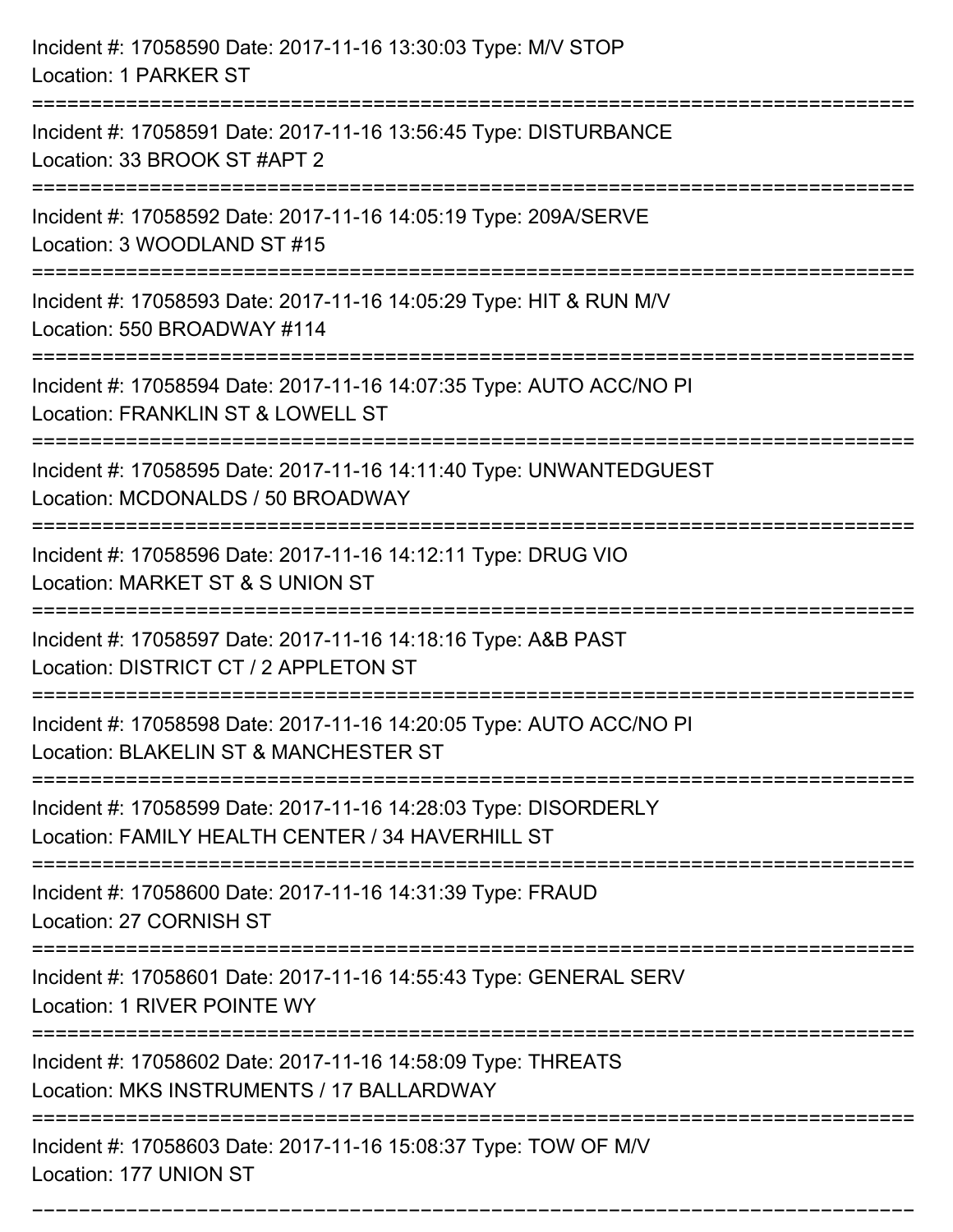| Incident #: 17058604 Date: 2017-11-16 15:21:31 Type: M/V STOP<br>Location: 101 HIGH ST                                                |
|---------------------------------------------------------------------------------------------------------------------------------------|
| Incident #: 17058605 Date: 2017-11-16 15:25:25 Type: M/V STOP<br>Location: 101 HIGH ST                                                |
| Incident #: 17058606 Date: 2017-11-16 15:29:53 Type: HIT & RUN M/V<br>Location: 63 FLORENCE AV<br>:================================== |
| Incident #: 17058607 Date: 2017-11-16 15:31:48 Type: DRUG VIO<br>Location: 355 BROADWAY                                               |
| Incident #: 17058608 Date: 2017-11-16 15:32:40 Type: SUS PERS/MV<br>Location: CENTRAL BRIDGE & SOUTH SIDE<br>==============           |
| Incident #: 17058609 Date: 2017-11-16 15:41:19 Type: DRUG VIO<br>Location: 63 RAILROAD ST                                             |
| Incident #: 17058611 Date: 2017-11-16 15:44:38 Type: ASSIST FIRE<br>Location: JORDAN ST & WATER ST                                    |
| Incident #: 17058610 Date: 2017-11-16 15:46:09 Type: GENERAL SERV<br>Location: 700 ESSEX ST                                           |
| Incident #: 17058612 Date: 2017-11-16 15:47:03 Type: KEEP PEACE<br>Location: 23 JORDAN ST                                             |
| Incident #: 17058613 Date: 2017-11-16 15:52:54 Type: UNWANTEDGUEST<br>Location: YWCA / 38 LAWRENCE ST                                 |
| Incident #: 17058614 Date: 2017-11-16 15:55:02 Type: UNWANTEDGUEST<br>Location: 123 LAWRENCE ST                                       |
| Incident #: 17058615 Date: 2017-11-16 15:55:44 Type: SUS PERS/MV<br><b>Location: 280 MERRIMACK ST</b>                                 |
| Incident #: 17058616 Date: 2017-11-16 16:00:29 Type: M/V STOP<br>Location: MERRIMACK ST & PARKER ST                                   |
| Incident #: 17058617 Date: 2017-11-16 16:02:54 Type: 911 HANG UP<br>Location: GUILMETTE SCHOOL / 80 BODWELL ST                        |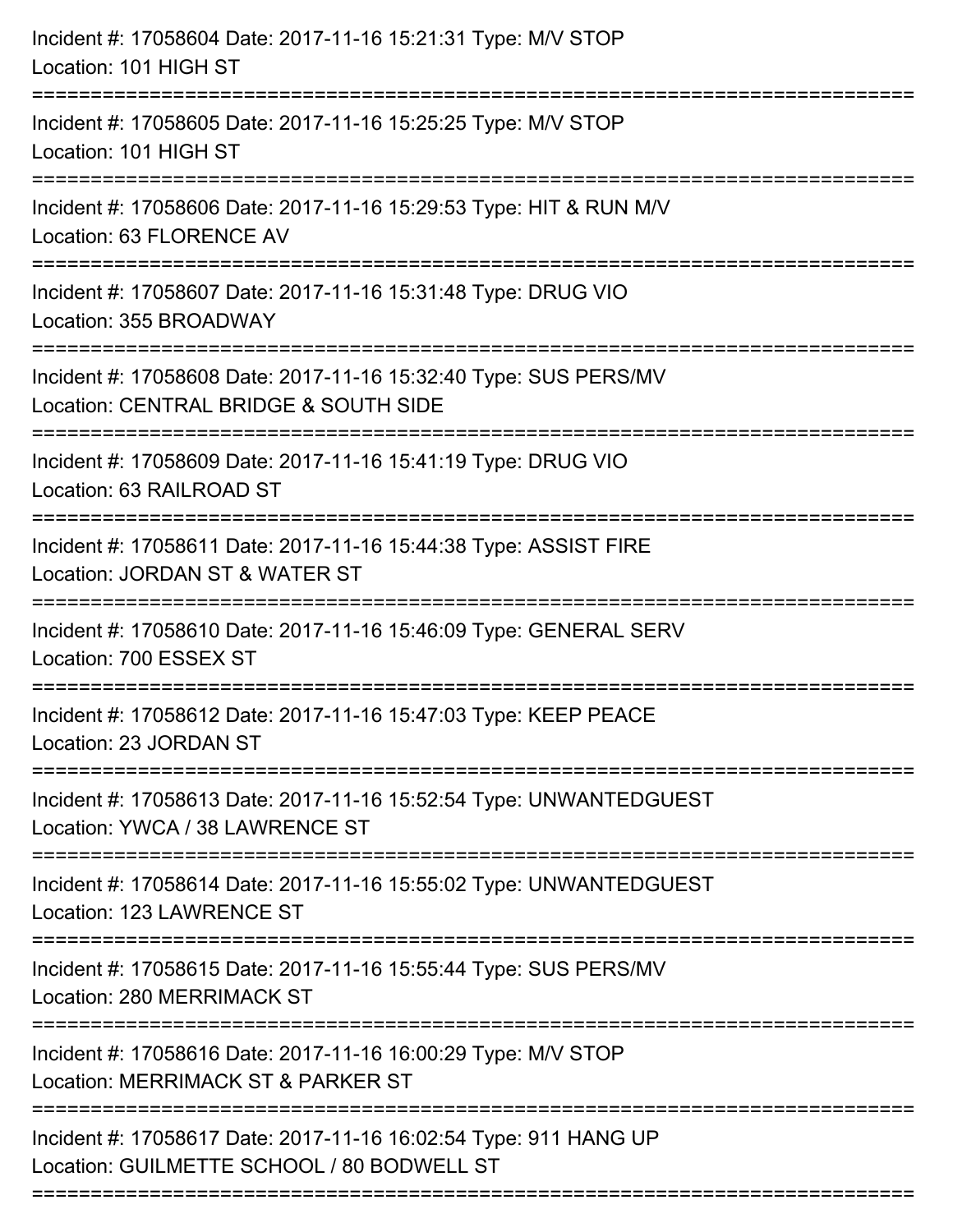|  | Location: 4 SARGENT ST |  |
|--|------------------------|--|
|--|------------------------|--|

| Incident #: 17058619 Date: 2017-11-16 16:20:47 Type: MEDIC SUPPORT<br>Location: 16 WILMOT ST             |
|----------------------------------------------------------------------------------------------------------|
| Incident #: 17058620 Date: 2017-11-16 16:22:40 Type: 209A/SERVE<br>Location: 1 GENERAL ST                |
| Incident #: 17058621 Date: 2017-11-16 16:26:36 Type: ASSSIT AMBULANC<br>Location: 119 THOREAU WAY        |
| Incident #: 17058622 Date: 2017-11-16 16:37:32 Type: MEDIC SUPPORT<br>Location: WOOD MILL / 800 ESSEX ST |
| Incident #: 17058623 Date: 2017-11-16 16:56:15 Type: FIGHT<br>Location: 89 FERRY ST FL 2                 |
| Incident #: 17058625 Date: 2017-11-16 17:10:53 Type: MISSING PERS<br>Location: 188 HOWARD ST             |
| Incident #: 17058624 Date: 2017-11-16 17:11:40 Type: DISTURBANCE<br>Location: 191 SALEM ST               |
| Incident #: 17058626 Date: 2017-11-16 17:16:51 Type: M/V STOP<br>Location: AMESBURY ST & METHUEN ST      |
| Incident #: 17058627 Date: 2017-11-16 17:28:21 Type: SEX OFF. PAST<br>Location: WALK-IN / 362 ESSEX ST   |
| Incident #: 17058628 Date: 2017-11-16 17:39:12 Type: LARCENY/PAST<br>Location: WALK-IN / 191 SALEM ST    |
| Incident #: 17058629 Date: 2017-11-16 17:56:21 Type: INVEST CONT<br>Location: 700 ESSEX ST               |
| Incident #: 17058630 Date: 2017-11-16 18:04:22 Type: M/V STOP<br>Location: LAWRENCE ST & LOWELL ST       |
| Incident #: 17058631 Date: 2017-11-16 18:07:07 Type: INVEST CONT<br>Location: 360 BROADWAY               |

Incident #: 1705863 Date: 2017 11 16 16 16 16 1705 Type: GENERAL SERVICE<br>.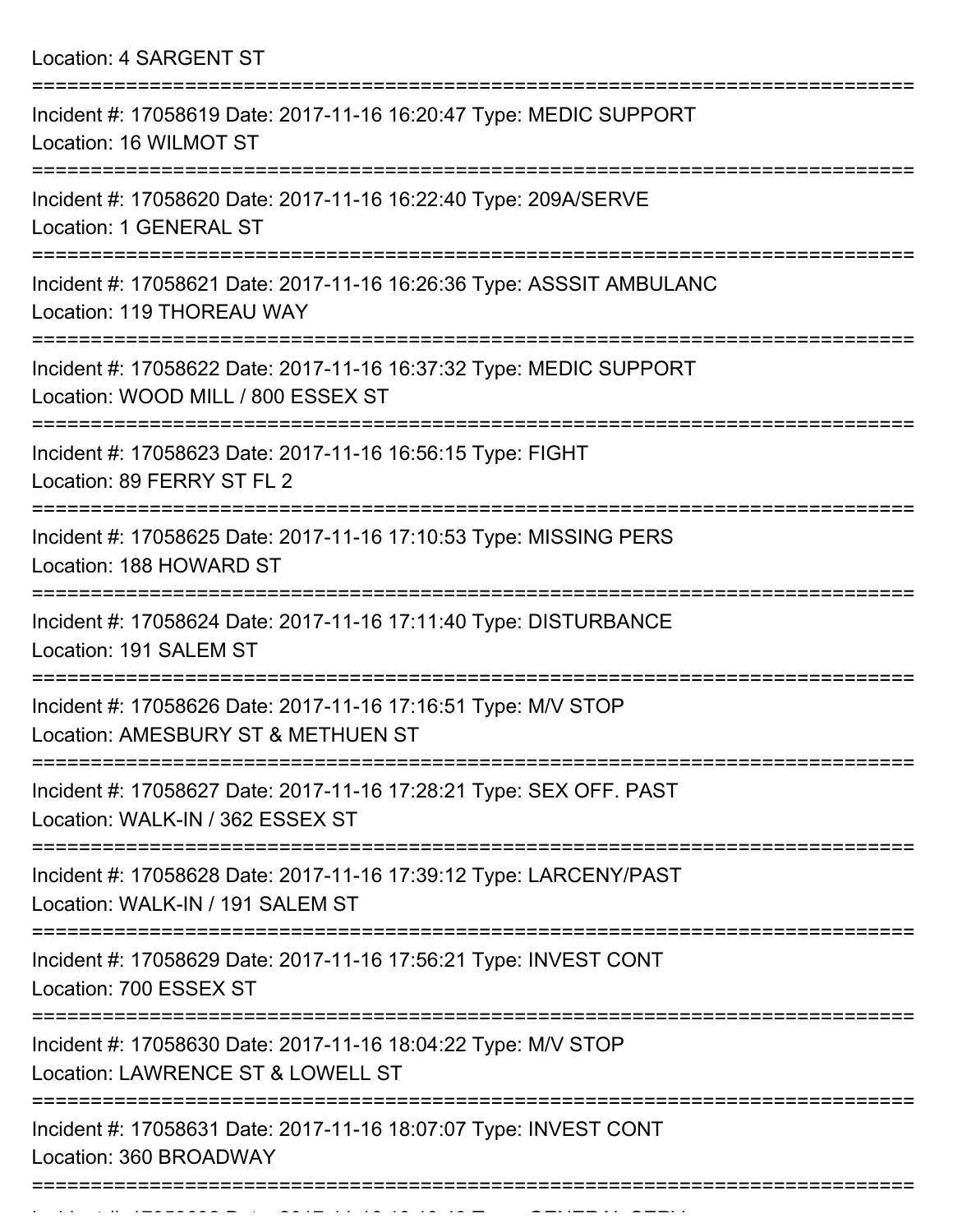Location: 4 HILLSIDE AV